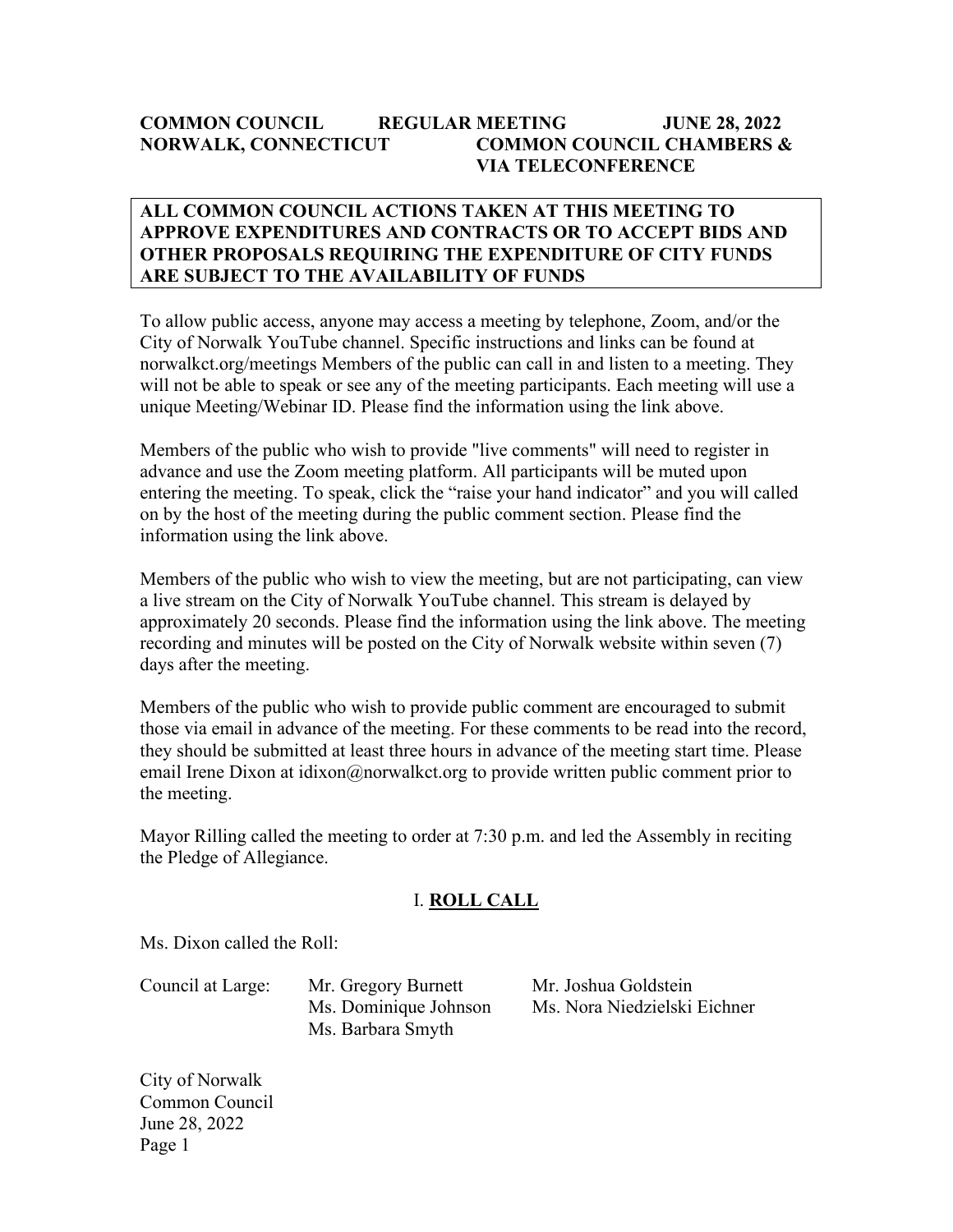| District A:    | Ms. Nicol Ayers    | Mr. David Heuvelman |
|----------------|--------------------|---------------------|
| District B:    | Ms. Diana Revolus  |                     |
| District C:    | Ms. Jenn McMurrer  |                     |
| District D:    | Ms. Heidi Alterman | Mr. Thomas Keegan   |
| District $E$ : | Ms. Lisa Shanahan  |                     |

At Roll Call there were twelve (12) Council members present and three (3) absent (mr. Kydes; Mr. Livingston and Ms. Young. A Quorum was present.

Also present were Mayor Harry Rilling, City Clerk, Irene Dixon, Assistant City Clerk, Jordan Schanta and Corporation Counsel, Mario Coppola.

#### II. **ACCEPTANCE OF MINUTES**

Regular Meeting: June 14, 2022

# **\*\* MS. SHANAHAN MOVED TO APPROVE THE MINUTES AS PRESENTED**

# **\*\* MOTION PASSED UNANIMOUSLY**

#### III. **PUBLIC PARTICIPATION**

No members of the public wished to comment this evening.

#### IV. **MAYOR**

#### A. RESIGNATIONS AND APPOINTMENTS

RESIGNATIONS: There were no resignations announced this evening.

APPOINTMENTS: There were no appointments announced this evening.

#### REAPPOINTMENTS:

#### **\*\* MS. REVOLUS MOVED TO APPROVE THE REAPPOINTMENT OF LISA BIAGIARELLI, TAX COLLECTOR**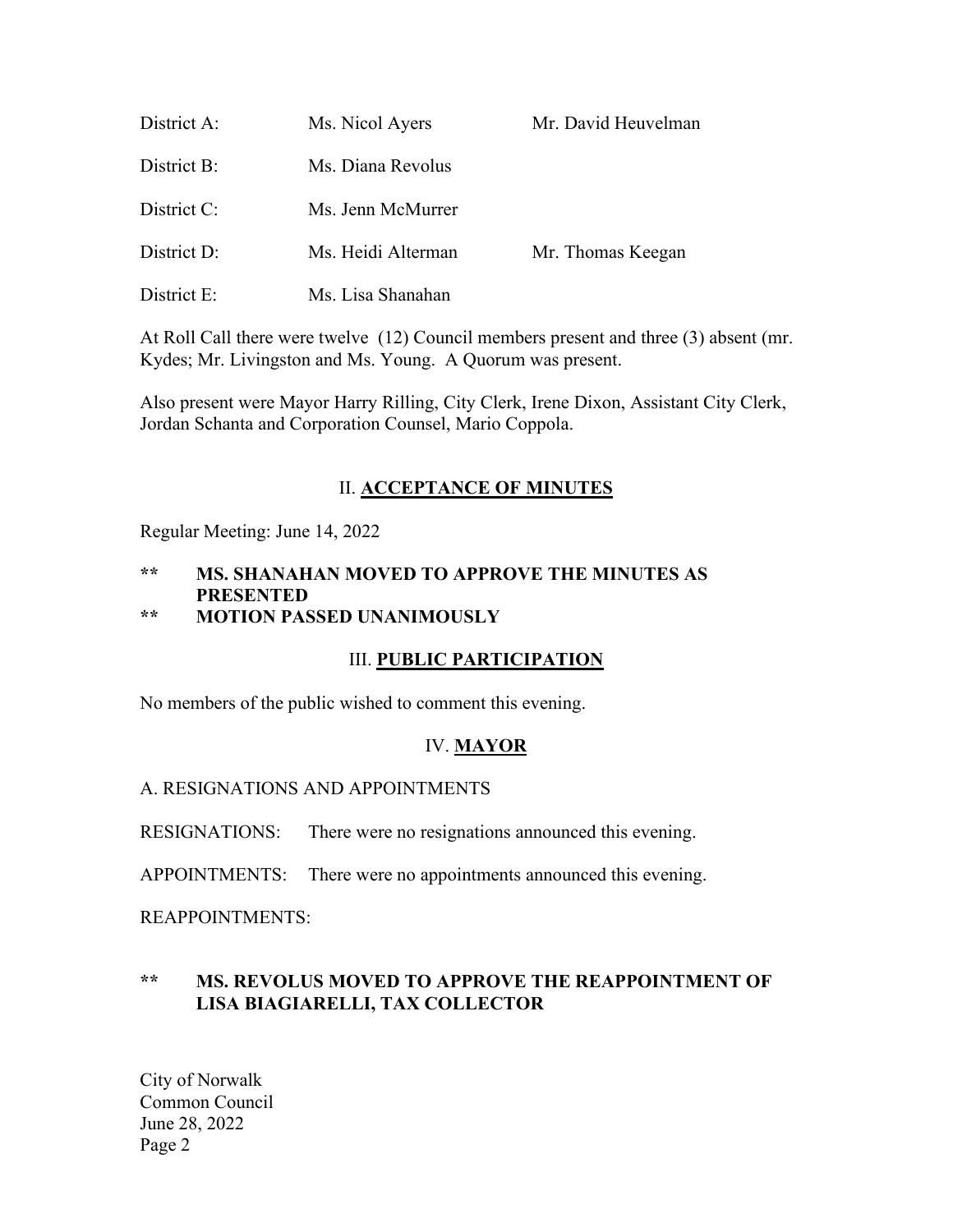Mr. Burnett spoke in support of the reappointment and reviewed Ms. Biagiarelli's credentials. Mr. Keegan also spoke in support of the reappointment and told Ms. Biagiarelli it has been an honor and privilege to work with her for the last few years. Mr. Heuvelman spoke in support of the reappointment and said he learned so much from Ms. Biagiarelli. Ms. Revolus spoke in support and expressed her appreciation to Ms. Biagiarelli.

## **\*\* MOTION PASSED UNANIMOUSLY**

Ms. Biagiarelli said she greatly appreciated all the support and the opportunity.

MAYOR'S REMARKS:

Mayor Rilling announced that Norwalk has submitted its application for the South Norwalk School to the State of Connecticut. He said it is going to be a wonderful building. In addition, they are investing \$1.5 million in improvements to the surrounding area. It is the greatest investment in South Norwalk Schools in a generation.

Mayor Rilling discussed the partnerships and investments being made in the MLK Corridor Initiative. International Domestic Worker's Day was recognized and proclaimed as June 16th. With June coming to an end, comes the end of Pride Month. Mayor Rilling said that each of our differences makes us stronger.

Independence Day Fireworks will be back at Calf Pasture Park this July 3rd. He asked for everyone's patience when exiting Calf Pasture. The Summer Concert Series will begin July 20th at Calf Pasture Beach.

Mayor Rilling thanked Council Member Tom Keegan for his service on the Common Council, noting that he was a member of every committee. He said he was a real team player and disagreed with class. He yielded the floor for Common Council members to add their comments. Several Common Council members thanked Mr. Keegan for his service and dedication.

Ms. Shanahan said she and Mr. Keegan started on the Common Council together and that she would miss his counsel greatly. Mr. Goldstein said Mr. Keegan was a pros pro and showed how important it is to work together toward the shared goals of the City. Ms. McMurrer said Mr. Keegan taught her so much and she was going to miss him. He said he brings positivity to the job and will be dearly missed.

Ms. Smyth said it was a pleasure working with Mr. Keegan and that she admired his integrity and honesty. She said he was a model of cooperation and collaboration. She said she appreciated the respect he brought to this job. Ms. Smyth said she will never forget the time, during a snowstorm, when he picked her up and brought her to the Public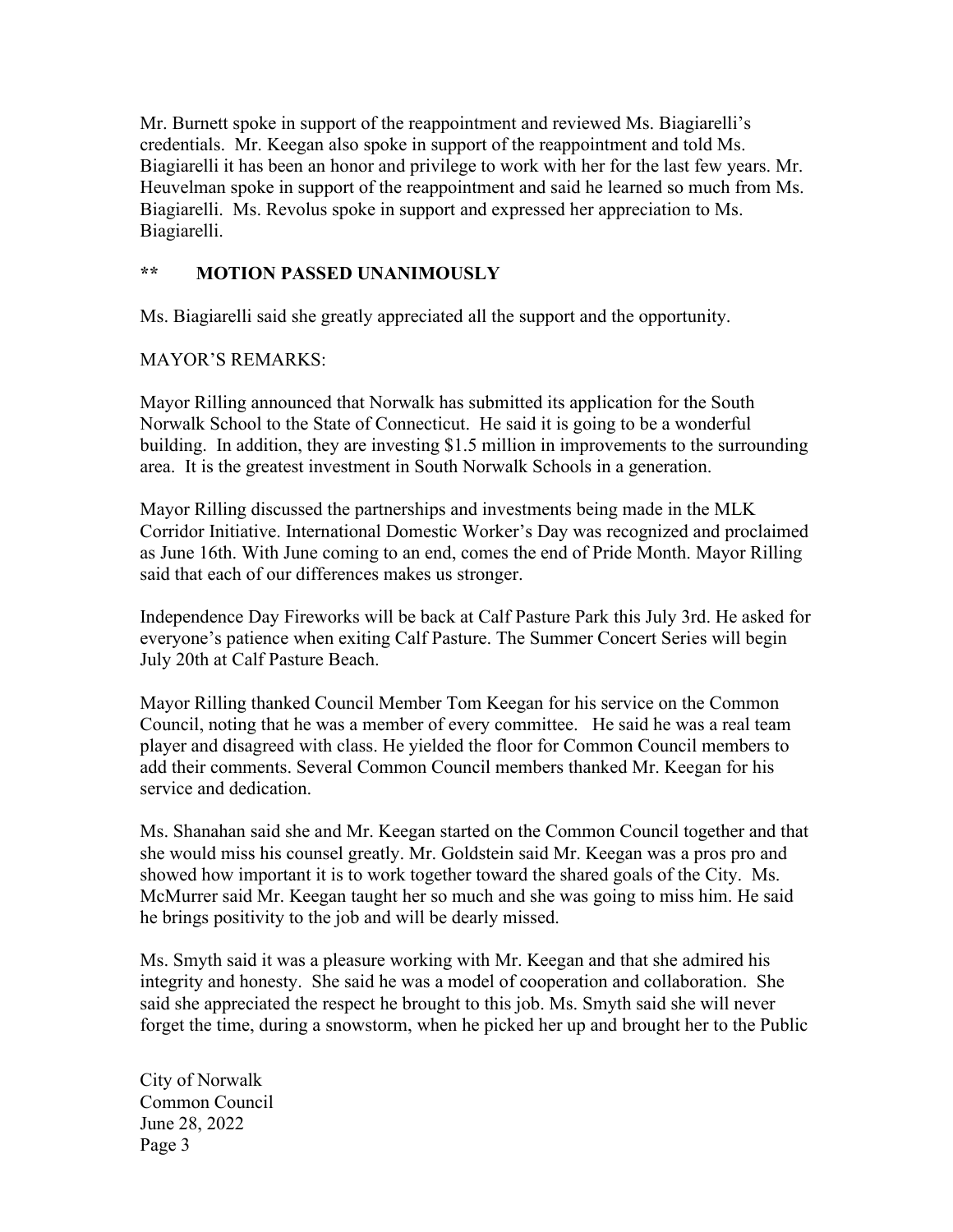Works Operations Center. Ms. Smyth presented a plaque acknowledging Mr. Keegan's' service on the Common Council.

Mr. Heuvelman said every time they were together, there was no sense of party. Instead, they always had conversations about the City they love and never debates. He said he will miss those conversations. Mr. Burnett said he will miss the phone calls before the Finance Claims Committee meetings and Mr. Keegan's common-sense approach to everything. He said they put aside their party affiliations. He said he appreciated his down to earth discussions and while they did not always agree, it was done with class.

Ms. Johnson said that Mr. Keegan was the first one to welcome her to the Common Council and told him that he was her favorite Republican. She told him that he thinks about community with a sense of hope. Ms. Ayers wished Mr. Keegan health, happiness and joy and told him to have some fun. She told him that he was the best Republican and that there will never be another Tom Keegan.

Ms. Revolus told Mr. Keegan that he was one of the first people she talked to on the Common Council. She noted that he always talked about the districts that needed more services. She spoke about Mr. Keegan's humanity and she his Spirit is whole and loving. She expressed her appreciation.

Ms. Niedzielski Eichner told Mr. Keegan that he was a model public servant and expressed her gratitude to have him as a role mode. She wished him a relaxing rest and said Florida was luck to have him.

Mr. Keegan said he was overwhelmed and thanked everyone for letting him be a part of the team. He said everyone has been important to him in their serving the people of Norwalk. He acknowledged the staff and said they have been so accommodating. Mr. Keegan said he was humbled to have been able to play a part in this.

#### V. **COUNCIL PRESIDENT**

A. GENERAL COUNCIL BUSINESS:

In Mr. Livingston's absence this evening, Ms. Smyth was acting Common Council President.

#### B. CONSENT CALENDAR:

Ms. Smyth announced that Mr. Keegan would be reading this evening's Consent Calendar. Mr. Keegan thanked Ms. Revolus for giving him the opportunity to read this evening's Consent Calendar, since it was her turn.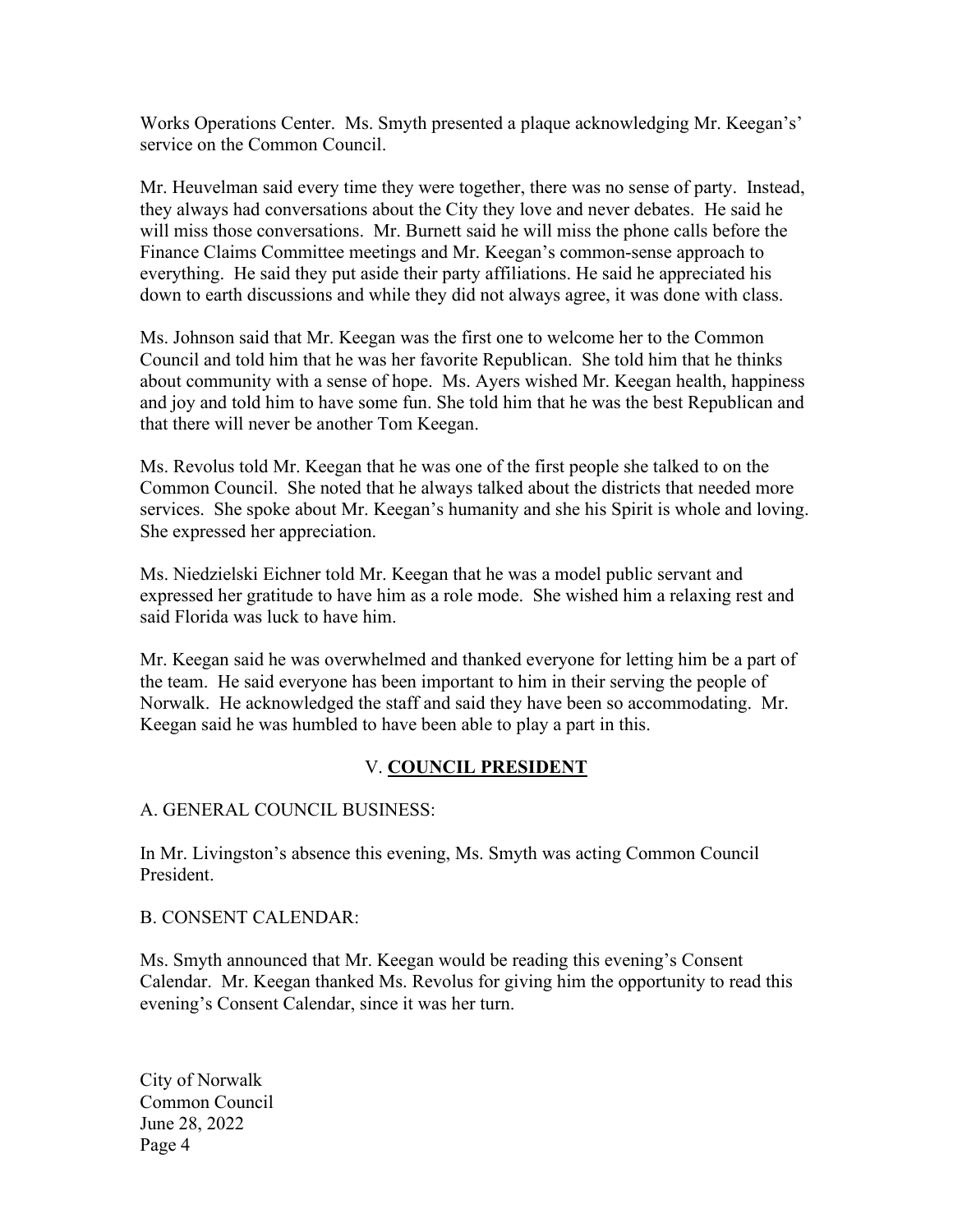#### **\*\* MR. KEEGAN MOVED THE FOLLOWING CONSENT CALENDAR:**

#### VI. **REPORTS: DEPARTMENTS, BOARDS AND COMMISSIONS**

#### A. CORPORATION COUNSEL

1. Settlement: Christopher Paladino v. Anthony Delpino, et al. – EXECUTIVE SESSION

#### VII. **COMMON COUNCIL COMMITTEES**

#### **A. RECREATION, PARKS, AND CULTURAL AFFAIRS COMMITTEE**

**1. AUTHORIZE THE MAYOR, HARRY W. RILLING, TO ENTER INTO AN AGREEMENT WITH THE NORWALK CONSERVATORY OF THE ARTS FOR THEIR BROADWAY IN THE PARK EVENT TO BE HELD ON SATURDAY AUGUST 13, 20, AND 27, 2022 FROM 3:30 PM TO 8:30 PM.** 

**SET-UP TO BEGIN 9:00 AM WITH TEAR-DOWN AT 9:00 PM. RAIN DATE: SUNDAY, AUGUST 14, 21 AND 28, 2022. APPROXIMATELY 500 PEOPLE.**

**2. AUTHORIZE THE MAYOR, HARRY W. RILLING, TO ENTER INTO A THREE-YEAR CONTRACT WITH GEESE RELIEF LLC FOR GEESE MANAGEMENT SERVICES AT CALF PASTURE BEACH AND VETERANS MEMORIAL PARK, FOR AN AMOUNT NOT TO EXCEED \$33,900.00.** 

**3. AUTHORIZE THE RECREATION AND PARKS DIRECTOR OR DESIGNEE TO ISSUE THE TWO 1-YEAR CONTRACT EXTENSIONS ON THE GEESE RELIEF LLC CONTRACT.**

**4. APPROVAL OF THE MOORING PERMIT FEES AS DISCUSSED AND APPROVED BY THE RECREATION AND PARKS COUNCIL COMMITTEE**

**5. AUTHORIZE THE MAYOR HARRY W. RILLING TO APPROVE THE ALLOCATION OF \$2,000,000 OF THE AMERICAN RESCUE PLAN ACT (ARPA) FUNDS TO THE CITY OF NORWALK'S RECREATION AND PARKS DEPARTMENT TO BE EXPENDED AS FOLLOWS:**

#### **CAPITAL IMPROVEMENTS IN THE AMOUNT OF \$1,400,000 FOR PLAYGROUND REPLACEMENTS AT BOUTON STREET AND FLAX HILL PARK, AND KENDALL SCHOOL PLAYGROUND AND A**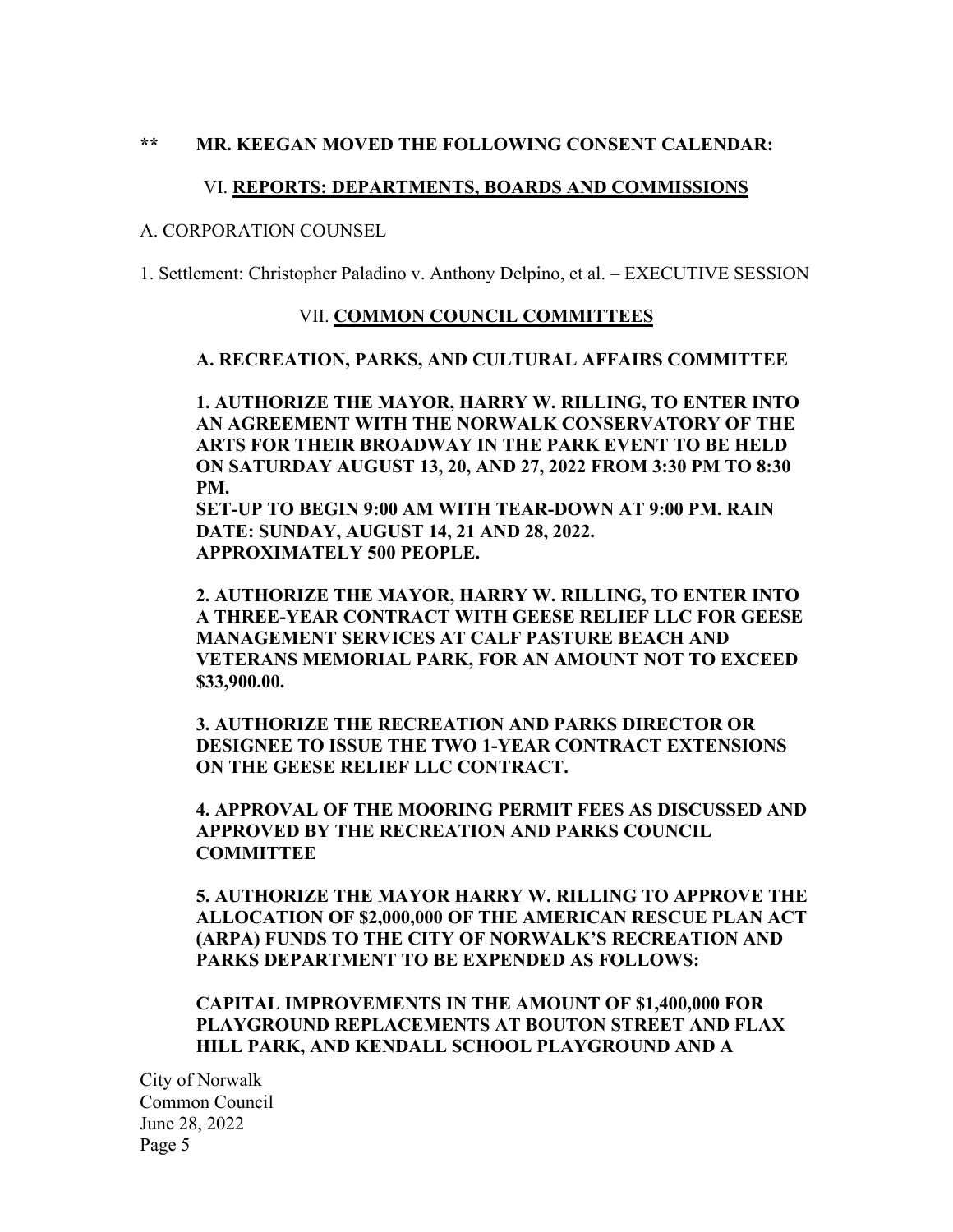**COMPLETE REDESIGN AND INSTALLATION OF PLAYGROUND EQUIPMENT AND LANDSCAPE AT MEADOW STREET PARK PLAYGROUND; AND THE REPLACEMENT OF 1000 LINEAR FEET OF A WOODEN FENCING STRUCTURE AT OYSTER SHELL PARK; AND, STAFFING AND EQUIPMENT IN THE AMOUNT OF \$380,000 FOR SYNTHETIC FIELD GROOMING EQUIPMENT; THREE NEW TRUCKS FOR NEW STAFF AND ADDITIONAL MAINTENANCE AND RECREATION STAFF HOURS; AND, PLANNING AND SYSTEMS ADMINISTRATION IN THE AMOUNT OF \$220,000 FOR FUNDING FOR THE NEW FIELD, PROGRAM, EVENTS, AND FACILITY SCHEDULING SYSTEM, A PROJECT COORDINATOR FOR THE NATIONAL RECREATION AND PARKS ACCREDITATION PROGRAM; AND A FEES AND CHARGES DEMAND STUDY TO BRING ABOUT EQUITY IN FEES AND CHARGES AND CREATE MORE ACCESS TO PROGRAMS.** *(CONSENT TO REFER BACK TO COMMITTEE)*

**C. ORDINANCE COMMITTEE**

**2. REQUEST FOR PROPOSED NEW SUBSECTION TO CITY CODE. CHAPTER 72, SUBSECTION 5: 72-5D**

#### **\*\* MOTION PASSED UNANIMOUSLY**

B. COMMUNITY SERVICES COMMITTEE

**\*\* MS. JOHNSON MOVED TO AUTHORIZE THE MAYOR, HARRY W. RILLING, TO EXECUTE ANY AND ALL AGREEMENTS, DOCUMENTS, INSTRUMENTS, OR AMENDMENTS AS MAY BE NECESSARY WITH MID-FAIRFIELD CHILD GUIDANCE CENTER, INC., FOR CONTINUED IN-HOME MENTAL HEALTH AND FAMILY SUPPORT SERVICES FOR PUBLIC SCHOOL CHILDREN UNDER THE COMMUNITY SERVICES DEPARTMENT FOR THE PERIOD JULY 1, 2022 TO JUNE 30, 2023 IN THE AMOUNT OF \$399,996. ACCOUNT #012010-5298.**

Ms. Johnson introduced Dr. Gail Melanson who reviewed the program. She said the referrals come from the schools and then the families decide which services they want. Ms. Johnson expressed her thanks to Mr. Daniels for his leadership and to Dr. Melanson. Dr. Melanson said that all of the staff members are bi-lingual and bi-cultural.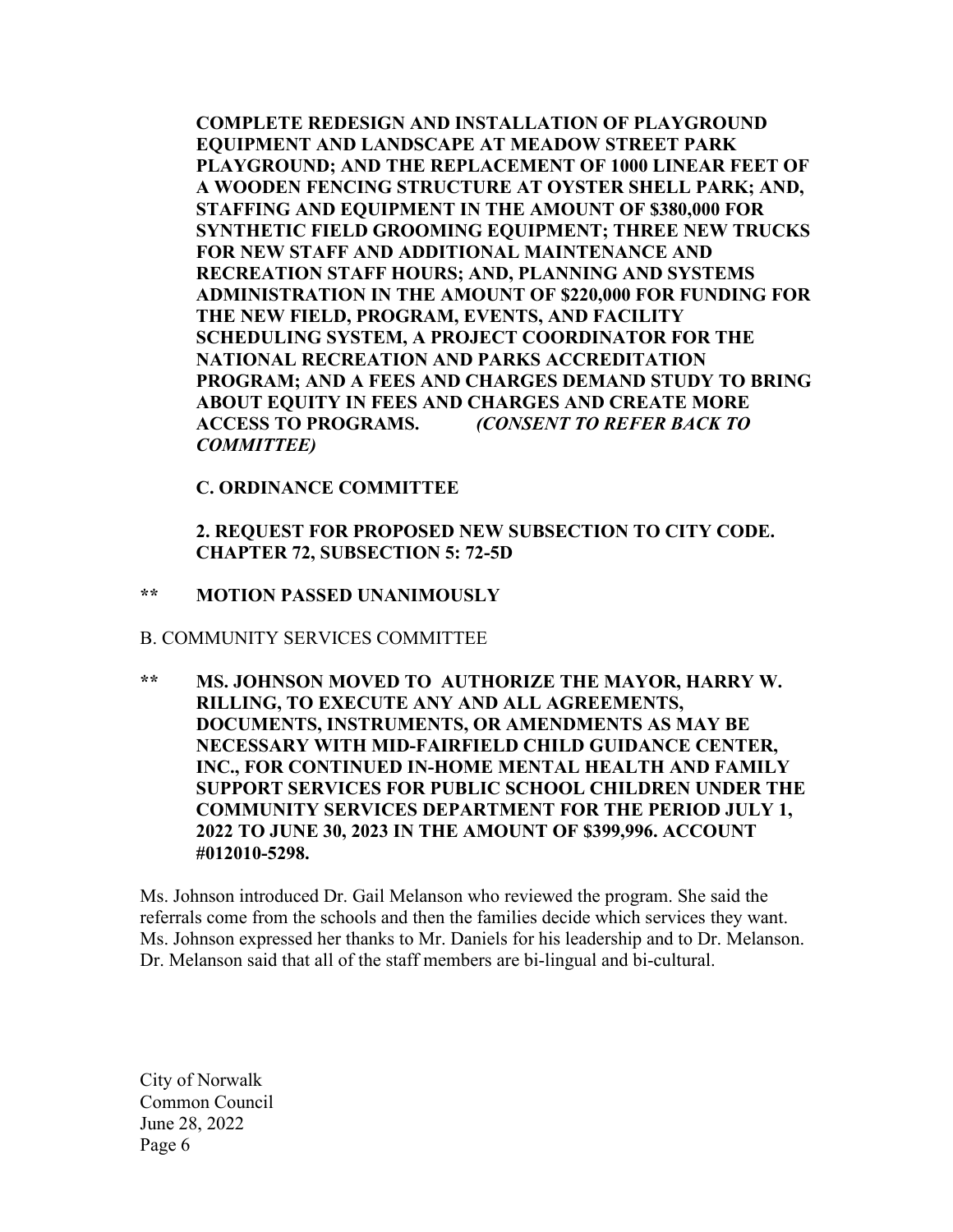Ms. Revolus expressed concern that the staff are bi-lingual (English and Spanish), but pointed out that over 64 languages are spoken in Norwalk. In addition, Norwalk has a very large Haitian community. Dr. Melanson explained that this program is in English and Spanish, but there are Haitian Creole staff members. They will also use the Language Line. Other programs service other communities.

Ms. Revolus asked Dr. Melanson if they were going to go after funding to serve these other communities. She said it is frustrating to be a part of the community that gets overlooked.

Ms. Smyth thanked Dr. Melanson for the very fine work and said that as a teacher she saw the very professional work addressing what the students experienced coming in from the border.

## **\*\* MOTION PASSED UNANIMOUSLY**

#### C. ORDINANCE COMMITTEE

#### **\*\* MS. SHANAHAN MOVED TO APPROVE PROPOSED NEW ORDINANCE TO THE CITY CODE: HEALTHY OUTDOOR PUBLIC SPACES (PESTICIDES)**

Ms. Shanahan read the Preamble of the Ordinance. She encouraged people to watch the March Ordinance Committee meeting where they listened to testimony. She thanked the members of the Ordinance Committee, especially Mr. Livingston, Mr. Keegan, Mr. Candela and the City staff who enthusiastically endorsed this practice. Mr. Goldstein thanked Ms. Shanahan and Mr. Livingston for shepherding this Ordinance.

Mr. Heuvelman thanked Ms. Shanahan and Mr. Livingston and all who worked on this Ordinance. He said this is very important especially due to Norwalk's geographic location. This is a big step for Norwalk.

Ms. Niedzielski Eichner thanked the staff who pioneered this and for Ms. Shanahan for spearheading this.

Mayor Rilling thanked Ms. Shanahan and expressed appreciation for her leadership.

Mr. Stowers said he looked forward to assembling the pest management team. He said he and his team are dedicated to this and thanked Ms. Shanahan and Mr. Livingston for their willingness to listen to the staff.

## **\*\* MOTION PASSED UNANIMOUSLY**